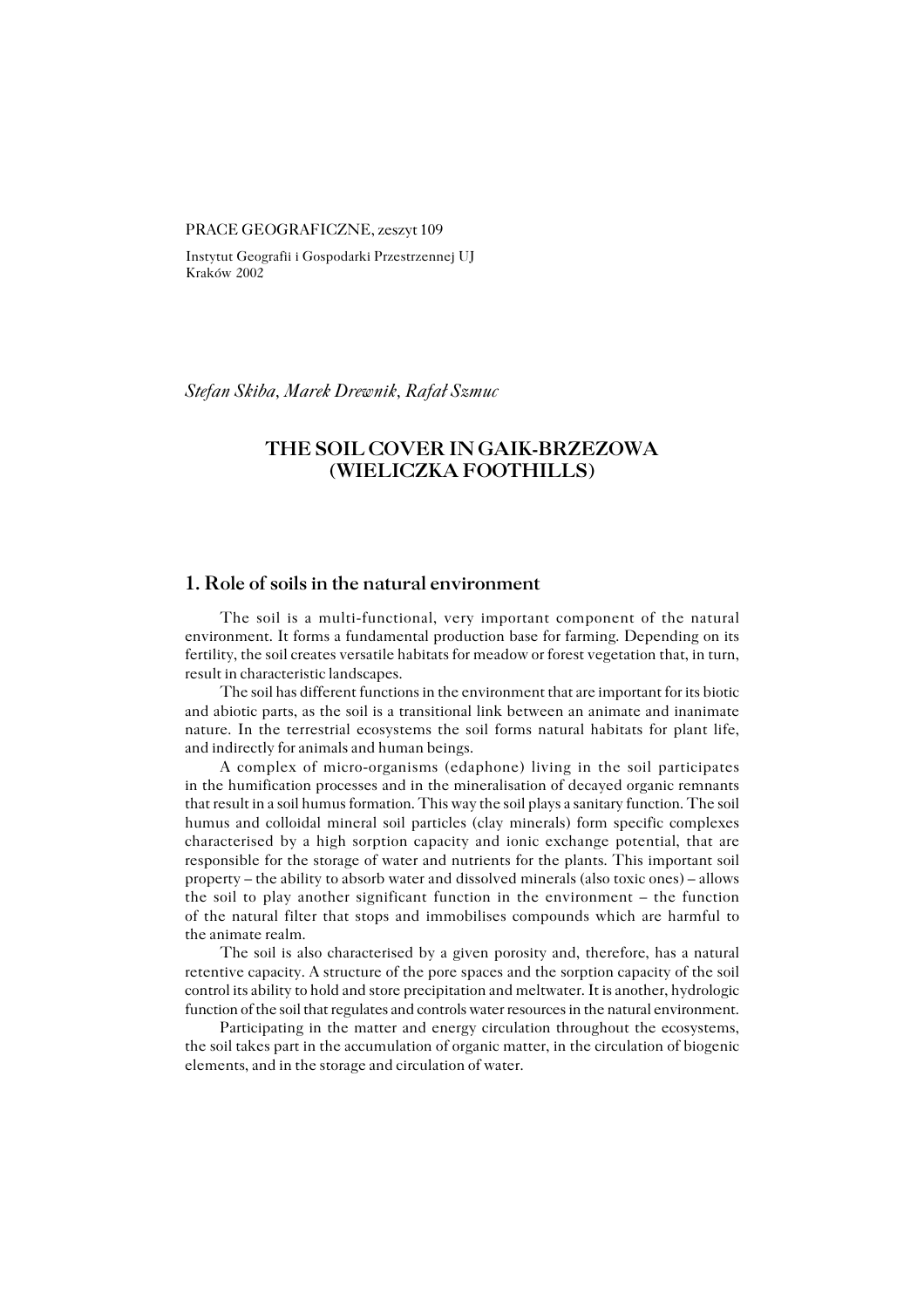The sorption capacity and ionic exchange potential of the soil affect also its self− regulating mechanism (buffering) and because of that the stability of the ecosystems is ensured, even if there is a high impact of external factors (Prusinkiewicz 1985). Thus, in the interdisciplinary studies dealing with the transformation and functioning of the natural environment a lot of attention is paid to the soil cover.

## **2. State of the studies on the soil cover of the Carpathian Foothills**

There is a broad literature on the soils of the Carpathian Foothills. One of the first pedological issues – the work by Łoziński  $(1934)$  – presenting the peculiarities of the soils developed on the loess−like deposits of the Carpathian Foothills should be included amongst the important works describing the soil cover of this region. The origin of the aforementioned soils was presented by Uziak (1962), who emphasised that the stratification of such soil profiles is morphologically similar to that of the Podzols. He also stressed the role of morphodynamic processes in the development of the soil profiles. Zasoński (1981, 1983), based on micro−morphological studies, defined more precisely the genesis of these soils so confirming that the lessivage, i.e. through−wash, is a dominant mechanism in the soil forming process in this area. The formation of a compact and weakly permeable *argillic* horizon (Bt) occurring below the following top horizons: humus (A) and eluviation of colloids Eet (*luvic*) horizons, is a result of the lessivage process.

The illuvial horizon Bt (*argillic*) due to a higher content of colloids (swelling smectites as well), hinders the water circulation in the soil profile and in this way favours reduction−oxidation processes (gley formation). Thus, Haplic, Glossic or Stagnic Luvisols occur simultaneously. Uziak (1962) and Siuta (1961) paid attention to the dynamics of the gley process which assists the leaching of various compounds and favours the decomposition of the clay minerals if pH is acidic. Apart from the works dealing with the genesis of the Luvisols of the Carpathian Foothills, there are papers on the dynamics of water circulation and influence of the soil−forming process on the water properties of these soils (Firek 1977, Klimek 2000, Zaleski 2000, Zasoński 1989, 1992). For the Wieliczka Foothills, the characterisation of the soil cover at the margin of the foothills has been elaborated (Skiba 1992, Skiba *et al*. 1998) and the resistance of the Luvisols to chemical degradation has been described (Skiba, Drewnik 1995). Moreover, there are also the maps of land capability (IUNG) and other monographs (Skiba 1993).

In relation to the construction of the Dobczyce Reservoir the pedological issues referring to the water quality protection in the reservoir have been published (Adamczyk *et al.* 1980, Komornicki *et al.* 1982).

The purpose of this paper is to present the characteristics of the soil cover in the direct surroundings of the Dobczyce reservoir (Fig. 1) and to determine the influence of this water body on the soil cover.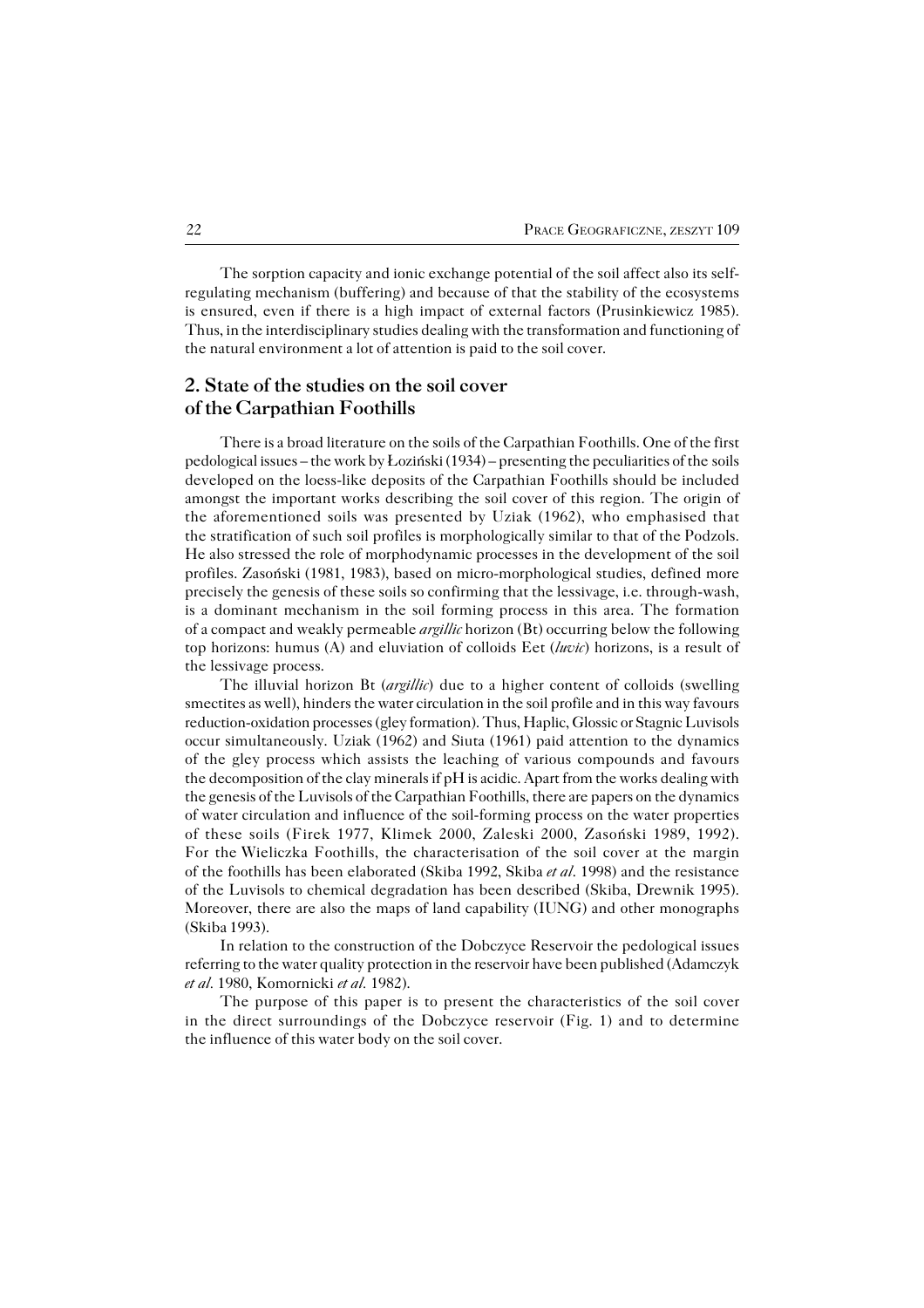## **3. Characteristics of the soil cover in the surroundings of the Dobczyce reservoir**

The thick loess−like covers of silty deposits, mantling the flysch rocks of the Silesian nappe (Burtan 1994), are the substratum on which the soils of the area adjacent to the Dobczyce reservoir have developed. The flysch rocks (sandstones, conglomerates, clayey shales) occur on the ground surface mainly at the northern margin of the reservoir near Borzęta village and in the south – in the vicinity of the Droginiak Forest. The flysch deposits also appear as outcrops on the Jałowcowa Mt. close to the water dam.

Geological diversity is reflected in the terrain relief. Steep sections of the slopes and some summit parts usually coincide with the flysch rocks outcropping on the surface. Broad interfluves and gentle, mainly convex−concave slopes match the extent of the loess−like covers.

The land use pattern (Fig. 2) corresponds well with this lithologic-geomorphic layout. The steep slopes are occupied by the forests, whereas the gentle slopes and summit areas as well as the valley floors have been under cultivation since the Middle Ages. Earlier they were settled by neolithic cultures (Pietrzak 1995).

Dystric and Eutric Cambisols predominate on the weathered flysch deposits. When considering the texture these are light, medium and heavy loams. The Dystric Cambisols have pH below 7 in the whole profile (pH 3.5−4.5) while the Eutric Cambisols are acidic only in the top horizons (pH 3.5–4.5); in the deeper horizons – Bbr, Bbr/C – pH increases and exceeds the value of  $5$  (Tab.1,2). The thickness of the Cambisols amounts to 1m, although shallow soils happen to occur on the steep slopes. Locally, on sandy and sandy−loamy weathering covers the Orthic Podzols are developed which form dystrophic habitats for the forest communities. The pH rarely exceeds 4.0 in the whole soil profile (Adamaczyk *et al.* 1980).

Luvisols predominate on the loess−like covers. These are the soils with a characteristic stratification of the soil profile which is morphologically similar to that of the Podzols. This morphological similarity between the Luvisols and Podzols caused the Luvisols to be assigned to podzolic soils on the older maps while they are classified as pseudo−podzols on the maps of land capability.

The Luvisols are either slightly acidic (pH 5.0−5.5) or sometimes acid (pH 4.5−5.0) but from the ecological point of view these are mesotrophic soils.

The Luvisols were formed due to the gravitational movement of the dispersed colloids deep into the soil profile. The colloids that are moved are deposited in cracks and pores, forming the characteristic plasma structures of the *vosepic* type, and more rarely of the *skellatisepic* type (Zasoński 1979, 1983). This way a horizon enriched in colloidal clay (Bt*−argillic*) is formed, which is dark brown in colour with a mosaic over− colouring. The overlying eluvial horizons (Eet−*luvic*) contain less fraction below 0.002mm (Fig.3) and are lighter in colour as certain ion compounds have been eluviated together with the colloids.

The transitions from the eluvial (Eet−*luvic*) to the lower−lying illuvial (Bt*−argillic)* horizons are clearly visible or stained, and on the basis of that Haplic Luvisols or Glossic Luvisols are distinguished.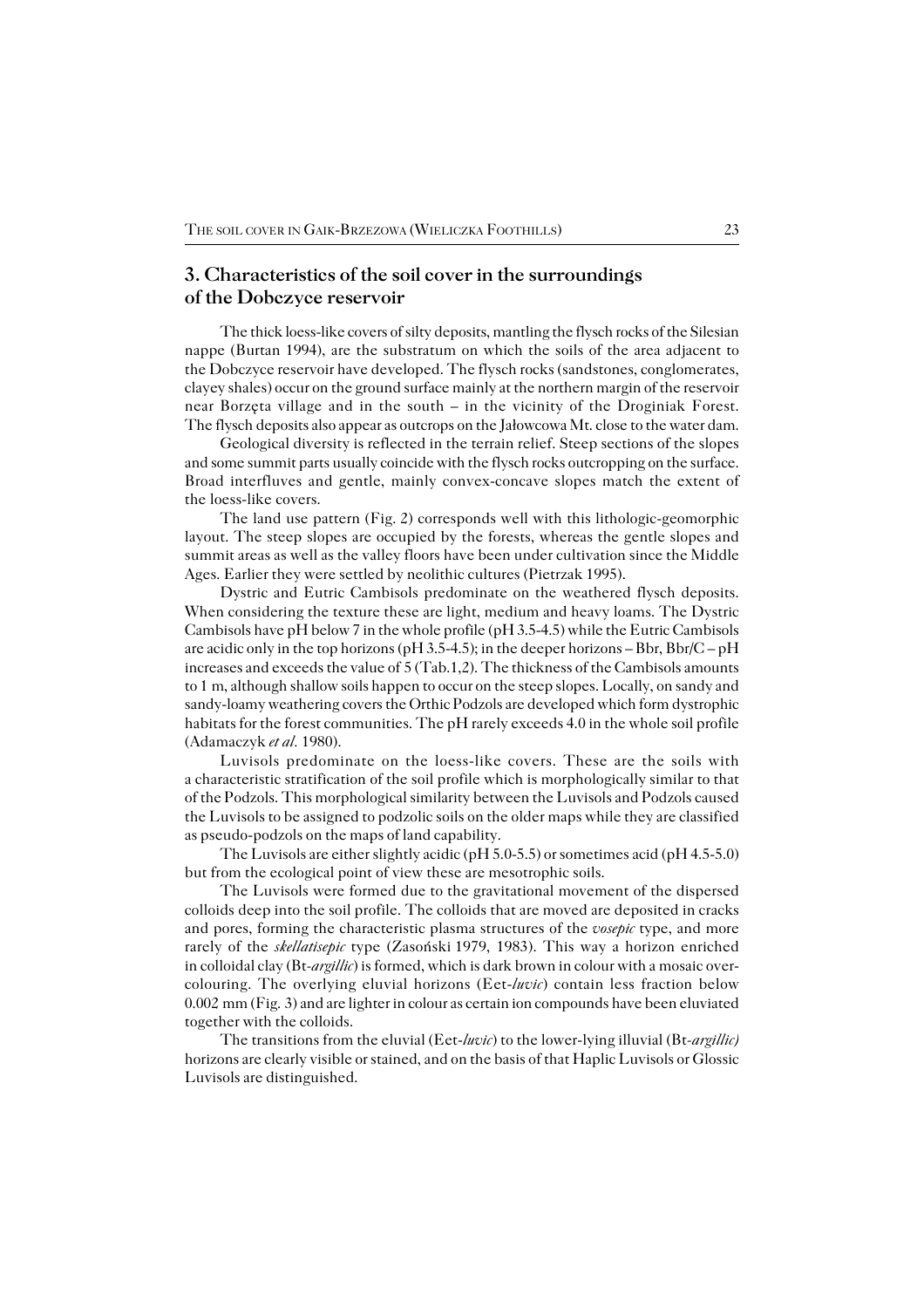

A – arable land, L – forest

Fig. 2. Lithological conditions of relief, soil cover and land use pattern (after Adamczyk *et al.* 1980, with changes)

The occurrence of the horizons with a larger amount of colloids, sometimes the swelling ones (smectites), under the eluvial horizons, results in reduced water infiltration down the soil profile. That brings about an intermittent stagnation of the water originating from thawing or high precipitation in the upper horizons of the soil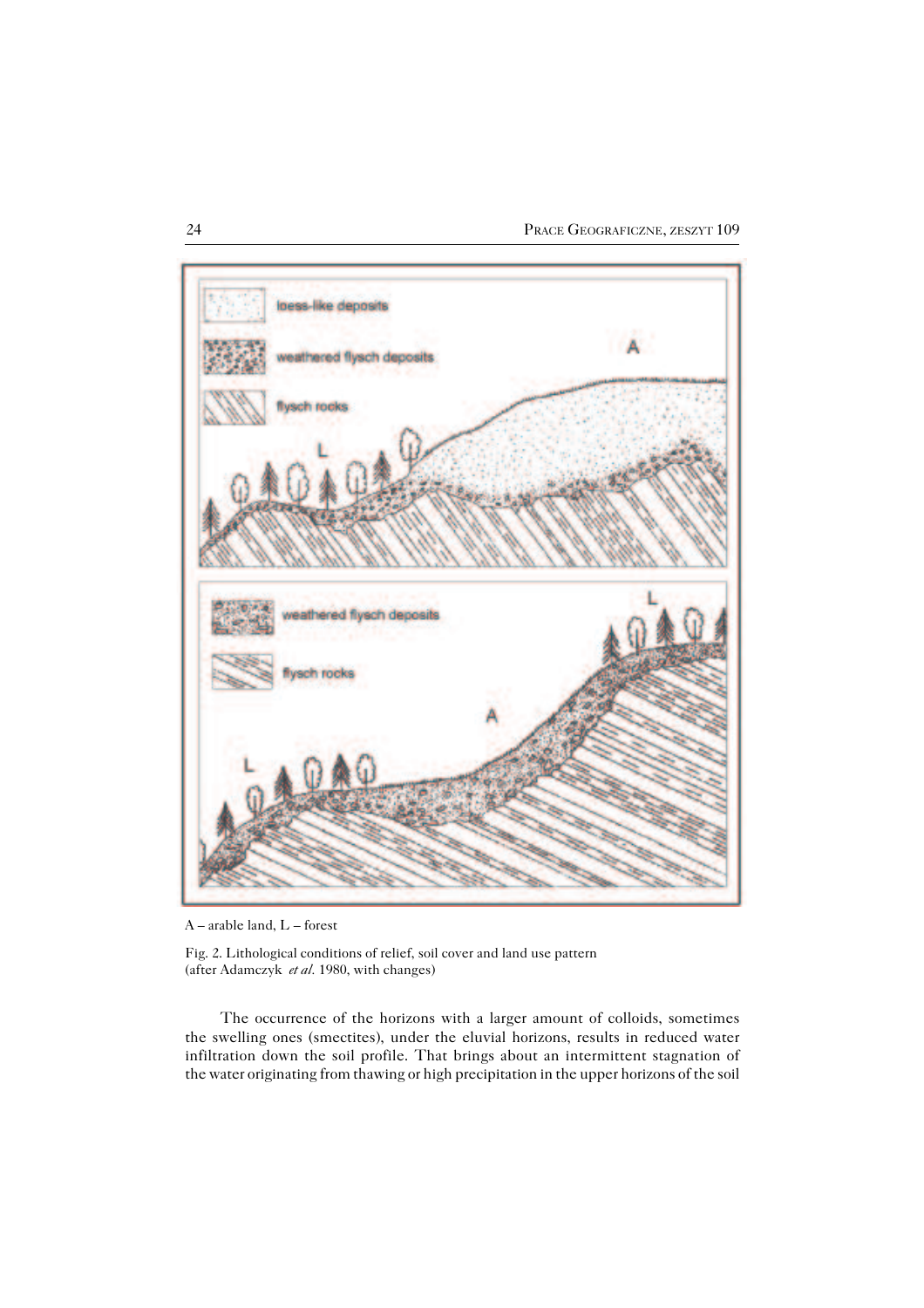profile. Because of the water stagnation reduction−oxidation processes are triggered (gley−forming) and the scattered, spherical concretions are formed together with the further bleaching of the horizons where the water is periodically logged. Thus, Stagnic Luvisols are formed. It should be emphasised that in the discussed terrain, as throughout the Carpathian Foothills, almost all the Luvisols are subjected to gley forming processes from the top (Skiba 1992, Zasoński 1983, Uziak 1962). The colloids' enrichment horizon (Bt−*argillic* horizon) also hinders the development of the plant root system.



Fig. 3. Colloid fraction (ř < 0.002 mm) content in a Stagnic Luvisol profile (profile No. 1 – Gaik−Brzezowa)

The Luvisols are often shallowed due to erosion. Horizons A and Eet have been removed while a new ploughing−humus horizon is already developed as horizon Bt. Such "decapitated" soils usually occur on steep sections of the slopes.

The profile of the Luvisols characteristic of the surrounding of the Dobczyce reservoir is represented by the soil from Gaik−Brzezowa. *Profile:*

- **A** 0−25cm, grey (10YR5/3), clayey silt, moderately moist, moderately firm, granular structure, numerous roots, pH − 5.9, organic matter – 1.91%, visible transition.
- **Eetg** 25−32cm, light beige, (10YR4/6), clayey silt, moist, moderately firm, subangular structure, singular roots, singular reddish (7.5 YR 5/6) iron concretions, pH − 5.2, visible transition of the *glossic* type.
- **Btg** 32−28cm, bright brown (7.5YR5/6), clayey silt with tongue−like whitish (10YR7/3) stains, moist, pH − 5.0.
- **Btg/C**  88−160 cm, bright brown (7.5YR 5/5), clayey silt with whitish stains, moist,  $pH - 5.0$ .

#### **Soil Unit: Stagnic−Glossic Luvisol**

Gleysols also occur in the area adjacent to the Dobczyce reservoir. Their arrangement corresponds to the layout of the ravine floors and of the concavities at the lower parts of the slopes. These soils are often accreted due to deluvial processes. They are characterised by a high moisture content and are subjected to the processes of ground gley−forming, that starts just from the humus horizon A below which the gley horizons G occur.

In the pattern of the soil cover in the direct surroundings of the Dobczyce reservoir Haplic and Stagnic Luvisols as well as Dystric and Eutric Cambisols prevail. In places where the flysch rocks outcrop, i.e. in the region of the Droginiak Forest and close to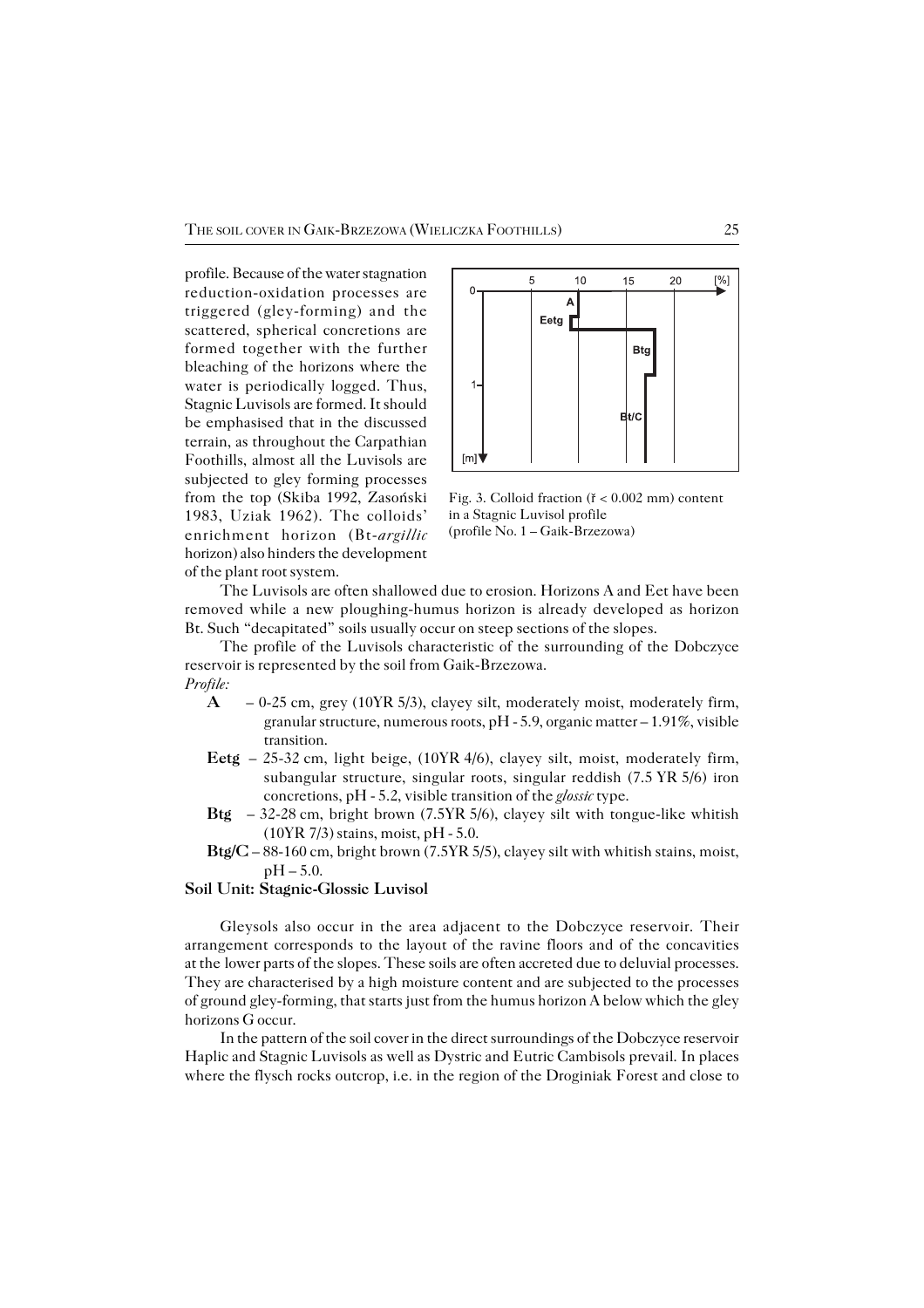| Profile                               | Depth<br>cm | Horizon     | Colour              | lØ≪ 1mm                            | %% of earth fractions |                |                |                 | рH               |                 |  |  |
|---------------------------------------|-------------|-------------|---------------------|------------------------------------|-----------------------|----------------|----------------|-----------------|------------------|-----------------|--|--|
| No.                                   |             |             | Munsella<br>(moist) |                                    | 1001                  | $0.1 - 0.02$   | < 0.02         | < 0.002         | H <sub>2</sub> O | KCI             |  |  |
| Podzol - Ratanica catchment *)        |             |             |                     |                                    |                       |                |                |                 |                  |                 |  |  |
| 21                                    | $3-9$       | Of          |                     |                                    | raw humus             |                |                | 4.1             | 2.9              |                 |  |  |
|                                       | 10-12       | Ofh         |                     | ä,                                 | raw humus             |                |                | 3.7             | 26               |                 |  |  |
|                                       | 13-18       | Ees         |                     | ä,                                 | 62                    | 22             | 16             | 5               | 3.7              | 26              |  |  |
|                                       | 19-44       | Bs1         |                     | 8                                  | 74                    | 12             | 14             | 5               | 43               | 3.7             |  |  |
|                                       | 45-60       | Bs2         |                     | 12                                 | 82                    | 11             | 7              | $\overline{4}$  | 4.0              | 3.7             |  |  |
|                                       | 61-100      | Bs/C1       |                     | 27                                 | 85                    | 8              | $\overline{7}$ | $\overline{4}$  | 4.1              | 3.6             |  |  |
|                                       | 101-150     | Bs/C2       |                     | 20                                 | 80                    | 11             | 9              | $\overline{5}$  | 4.3              | 3.6             |  |  |
| Eutric Cambisol - Debnik catchment *) |             |             |                     |                                    |                       |                |                |                 |                  |                 |  |  |
| 34                                    | $0 - 19$    | Ap          |                     | 20                                 | 37                    | 29             | 24             | $\overline{7}$  | 5.2              | 43              |  |  |
|                                       | 20-43       | <b>B</b> br |                     | 10                                 | 33                    | 30             | 30             | 8               | 5.6              | 45              |  |  |
|                                       | 44-82       | Bbr/C1      |                     | 20                                 | 56                    | 20             | 16             | 8               | 55               | 43              |  |  |
|                                       | 83-110      | Bbr/C2      |                     | 80                                 | 56                    | 21             | 8              | 5               | 5.5              | 4.3             |  |  |
|                                       |             |             |                     | Stagnic Luvisol - Gaik-Brzezowa**) |                       |                |                |                 |                  |                 |  |  |
| 1                                     | 0.25        | Ap          | 10YR5/3             | 0                                  | 14                    | 49             | 37             | 10              | 5.9              | 4.7             |  |  |
|                                       | 25 32       | AEetg       | 10YR5/3             | 0                                  | 12                    | 49             | 39             | 11              | 62               | 5.2             |  |  |
|                                       | 32-88       | <b>Btg</b>  | 7,5YR5/6            | 0                                  | 11                    | 45             | 44             | 18              | 5.8              | 4.4             |  |  |
|                                       | 88 160      | Bt/Cg       | 7.5YR5/6            | 0                                  | 8                     | 49             | 43             | 17              | 50               | 36              |  |  |
| Eutric Gleysol - Gaik-Brzezowa**)     |             |             |                     |                                    |                       |                |                |                 |                  |                 |  |  |
| 6                                     | 0.2         | Ah          | 10YR2/2             | 0                                  |                       | $\blacksquare$ | $\blacksquare$ | $\blacksquare$  | 5.8              | 48              |  |  |
|                                       | $2-9$       | Agg         | 10YR3/3             | 0                                  | 17                    | 54             | 29             | 8               | 5.8              | 4.8             |  |  |
|                                       | 9.30        | ACgg        | 5Y4/1               | 0                                  | 9                     | 54             | 39             | 10              | 46               | 3.9             |  |  |
|                                       | 30-110      | G           | 5Y3/1               | 0                                  | 9                     | 52             | 39             | $\overline{12}$ | 44               | $\overline{38}$ |  |  |

Tab. 1. Basic properties of soils characteristic for the surroundings of the Dobczyce reservoir

\*) after Adamczyk *et al.* (1980)

\*\*) original

the village of Borzęta, small areas are occupied by Orthic Podzols. In the map (Fig.1) compiled according to the land−capability maps, the large area of Cambisols is the result of assigning the "decapitated" Luvisols to Cambisols group.

### **4. Influence of the Dobczyce reservoir on the soil cover**

The construction of the Dobczyce reservoir caused the forest and farmland amounting to a total area of c. 1000 ha to be excluded from management. Besides the forests and waste land, the soils assigned to the mountain wheat complex (10.), the mountain cereal complex (11.) and, to a lesser degree, the strong cereal−root plant complex (8.), the moderate grassland complex (2z) and the poor and very poor grassland complexes (3z), are now under the water. The terrain occupied by the Dobczyce reservoir corresponds to the extent of the alluvial soils (Fluvisols) of various subtypes (Fig.2) and in smaller areas to the Luvisols or Cambisols and Gleysols.

The present−day influence of the Dobczyce reservoir on the soil cover is limited to two aspects. These are: abrasion which affects the shores and secondary triggering of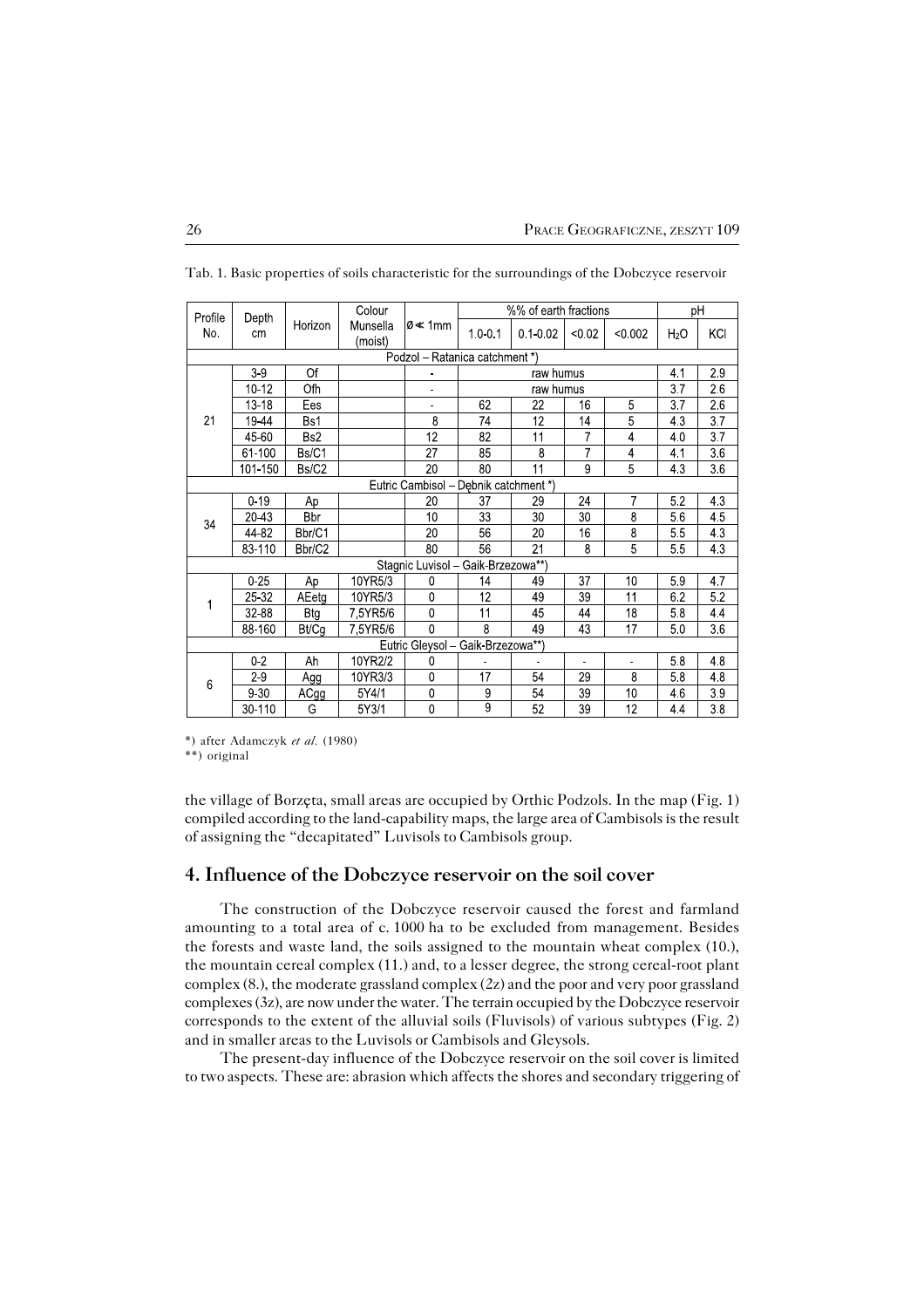| Profile<br>No.                       | Depth<br>cm | Horizon    | C org          | Exchangeable<br>acidity<br>(Hh)   | Cation<br>exchange<br>capacity<br>(CEC)<br>cmol kg-1 | Total<br>of exchange<br>capacity<br>(T=H+S) | Base<br>saturation<br>(BS=S*100/T) |  |  |  |
|--------------------------------------|-------------|------------|----------------|-----------------------------------|------------------------------------------------------|---------------------------------------------|------------------------------------|--|--|--|
|                                      |             |            | %              |                                   | %                                                    |                                             |                                    |  |  |  |
| Podzol - Ratanica catchment *)       |             |            |                |                                   |                                                      |                                             |                                    |  |  |  |
| 42                                   | $2-8$       | Ofh        | ä.             | 65.10                             | 979                                                  | 74 89                                       | 13                                 |  |  |  |
|                                      | $8 - 16$    | AEes       | $\blacksquare$ | 831                               | 1 1 2                                                | 9.93                                        | 11                                 |  |  |  |
|                                      | 16-47       | Bs         |                | 7.05                              | 083                                                  | 788                                         | 11                                 |  |  |  |
|                                      | 47-74       | Bs/C       |                | 4 25                              | 0.77                                                 | 502                                         | 15 <sup>2</sup>                    |  |  |  |
| Eutric Cambisol -Debnik catchment *) |             |            |                |                                   |                                                      |                                             |                                    |  |  |  |
| 34                                   | $0 - 19$    | Аp         |                | 288                               | 2.17                                                 | 5.03                                        | 43                                 |  |  |  |
|                                      | 20 43       | Bbr        |                | 194                               | 2.36                                                 | 4 3 9                                       | 55                                 |  |  |  |
|                                      | 44-82       | Bbr/C1     |                | 180                               | 3.09                                                 | 489                                         | 63                                 |  |  |  |
|                                      | 83-110      | Bbr/C2     |                | n o                               | n o                                                  | n o                                         | n o                                |  |  |  |
| Stagnic Luvisol - Gaik-Brzezowa**)   |             |            |                |                                   |                                                      |                                             |                                    |  |  |  |
| 1                                    | $0 - 25$    | Ap         | 1 1 1          | 023                               | 7.50                                                 | 7.73                                        | 97                                 |  |  |  |
|                                      | 25-32       | AEetg      | 1 3 6          | 0.88                              | 8.10                                                 | 8.98                                        | 90                                 |  |  |  |
|                                      | 32-88       | <b>Btg</b> |                | 0.18                              | 10.70                                                | 10.88                                       | 98                                 |  |  |  |
|                                      | 88-160      | Bt/Cg      |                | 228                               | 6.70                                                 | 8.98                                        | 75                                 |  |  |  |
|                                      |             |            |                | Eutric Gleysol - Gaik-Brzezowa**) |                                                      |                                             |                                    |  |  |  |
| 6                                    | $0 - 2$     | Ah         | 9 3 5          |                                   |                                                      |                                             |                                    |  |  |  |
|                                      | $2-9$       | Agg        | 196            | 0.18                              | 940                                                  | 9.58                                        | 98                                 |  |  |  |
|                                      | $9 - 30$    | ACgg       | 1 3 3          | 0.88                              | 3.10                                                 | 3.98                                        | 78                                 |  |  |  |
|                                      | 30-110      | G          | 0.65           | 2.01                              | 2.70                                                 | 471                                         | 57                                 |  |  |  |

Tab. 2. Selected chemical properties of soils characterstics for the surroundings of the Dobczyce reservoir

\*) after Adamczyk *et al*. (1980)

\*\*) original

the mass movements that modify the soil cover. Then, accumulation of the weathered material takes place and leads to an accretion of the profiles of the alluvial soils. However, the water−logging of the soils due to the damming of the reservoir has not been noticed.

The abrasion is observed almost along the entire shoreline. Its intensity and pattern is differentiated depending on the variation in the geological substratum and relief.

The most significant changes in the soil cover are observed in the sites where the abrasion adds up to the formation of the landslides, slumps and falls. Such phenomena are most common along the northern shore of the Dobczyce reservoir from Nadrabie to Ostra Mt. and in the region of Jałowcowa Mt. In the aforementioned belt there are outcrops of the sandstones and shales of the Godula beds as well as the sandstones and conglomerates of the Lower Istebna beds to which the steep forested slopes correspond.

In the remaining terrain where the thick loess−like covers occur the abrasion predominates together with phenomena of creeping. These shores are being degraded very slowly. The influence of the reservoir on the soil cover is not observed there.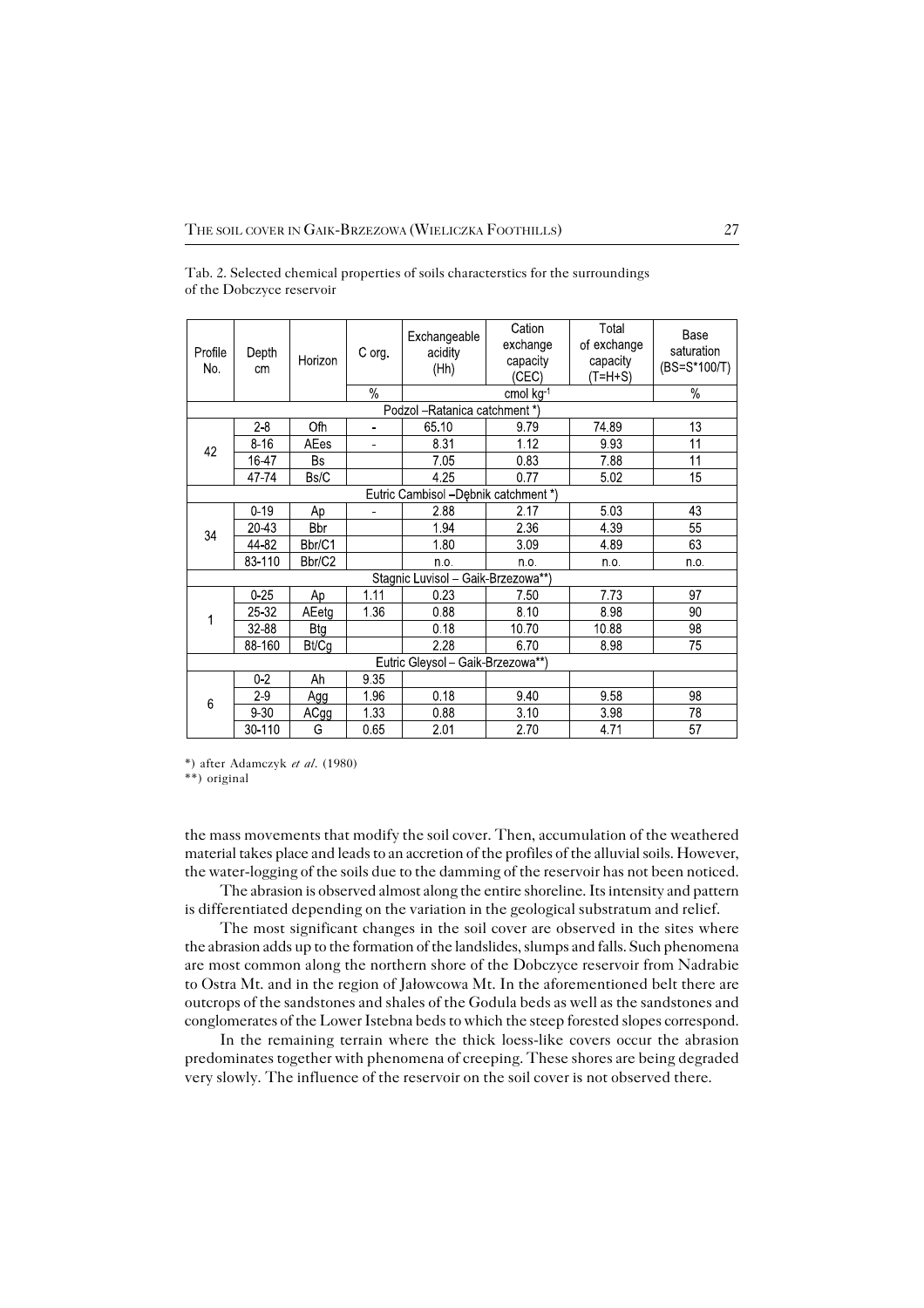In the wind−protected, deeply incised bays of the reservoir there is accumulation of the alluvial material. This phenomenon takes place in the backwater zone, at the mouths of the streams, mainly in the region of Zakliczyn on the northern side of the Dobczyce reservoir. The accumulated material becomes the parent rock for the alluvial soils (Fluvisols). These soils are characterised by the large amount of poorly decomposed plant material present in the profile. The phenomenon of accumulation of the alluvial−deluvial material also takes place on the floors of the ravines which now descend directly to the reservoir. Such properties are also typical for the Gleysols mentioned earlier (Tab.1).

Because of the reservoir's construction – probably per an analogy to the lowland reservoirs – the formation of bogged soils due to the rise of the groundwater table was expected (Ziętara 1992).

In the region of the Dobczyce reservoir the larger water−logged areas associated with the rise of the groundwater table have not been stated. The inspection of the outcropping of the soil profiles along the shores did not show the changes in the morphology of these soil profiles, i.e. there was no increase in the mottling of the soils on the slopes descending to the reservoir. It might be the result of the presence of a poorly permeable, textural horizon Bt−*argic*.

In the zone of the backwater where protective embankments are made in the region of Droginia−Osieczany, the water−logging of the soils occurring on the former terraces of the Raba river has also not been stated. It confirms the efficiency of the protective facilities, i.e. the drainage system, reservoirs and pumping−station.

### **5. Conclusions**

- 1. The soil cover of the surroundings of the Dobczyce reservoir is characteristic of the Wieliczka Foothills region. The soil cover is dominated by Haplic Luvisols or Stagnic Luvisols often shallow through erosion ("decapitated") prevail. Smaller areas are occupied by Cambisols, Podzols, Gleysols and Fluvisols. The Luvisols are the best farming soils throughout the Carpathians.
- 2. The construction of the Dobczyce reservoir caused the fertile soils belonging to the mountain wheat and cereal complexes or to the grassland complexes of the lower land capability classes (complexes 2z and 3z) to be excluded from management.
- 3. The present−day influence of the Dobczyce reservoir on the soil cover is insignificant. It manifests mainly in the triggering of the mass movements on the slopes that, in turn, modifies (erodes most often) the soil cover on the slopes adjacent to the reservoir. The slopes are usually modelled by the abrasion which favours and supports the slow mass movements (creeping). The accumulation of material at the surface only takes place in tiny sections in the streams' outlets to the reservoir, in protected bays and on the floors of the ravines descending directly to the reservoir.
- 4. The changes in the soil cover due to the damming up of the ground water table have not been observed. The above results from the upland relief of the area in question as well as from the properties of the soils themselves. A slight water−logging is only observed on the floors of the ravines descending now directly to the reservoir.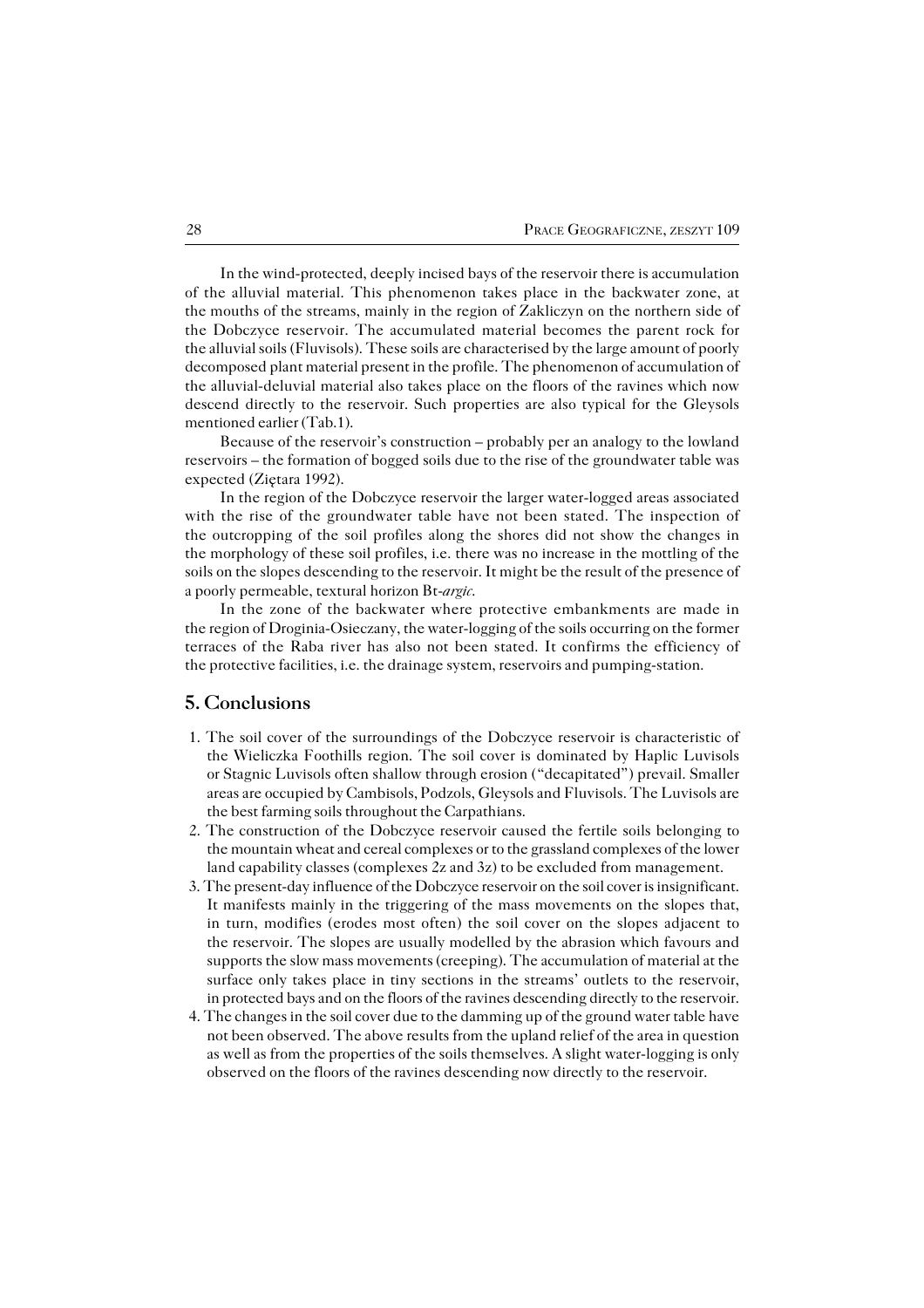#### **References**

- Adamczyk B., Niemyska−Łukaszuk J., Drożdż−Hara M., 1980, *Rola gleby w zabezpieczeniu czystości wód zbiornika wodnego w Dobczycach. Cz. I. Typologia i ogólna charakterystyka gleb zlewni Ratanicy i Dębnika,* Acta Agr. et Silv., ser. Silv., 28, 125−146.
- Burtan J., 1994, *Szczegółowa mapa geologiczna Polski, 1:50 000,* Arkusz Wieliczka, Nr 997, Inst. Geol., Warszawa.
- Firek A., 1977, *Niektóre właściwości i kryteria oceny stosunków wodnych gleb pyłowych Pogórza Karpackiego,* Acta Agr. et Silvestria, ser. Agr., 17/2, 41−65.
- Klimek M., 2000, *Wpływ procesów glebotwórczych na stosunki wodne utworów pyłowych progu Pogórza Karpackiego,* Rozpr. dokt., Instytut Geografii UJ, 69.
- Komornicki T., Stachowicz K., Miecik E., Skiba S., Czernoch M., 1982, *Nawożenie i straty składników pokarmowych w dwóch zlewniach doświadczalnych,* Zesz. Nauk., AR w Krakowie, 169, 37−47.
- Łoziński W., 1934, *Gleby leśne Pogórza Karpat Wschodnich,* Prace Roln. Leśn. PAU., 12.
- Pietrzak M., 1995, *Historyczne i współczesne osadnictwo oraz użytkowanie środowiska progu Pogórza Karpackiego miedzy Rabą i Uszwicą,* [in:] L. Kaszowski, (ed), *Dynamika i antropogeniczne przeobrażenia środowiska progu Karpat pomiedzy Rabą i Uszwicą*, 129−145.
- Prusinkiewicz Z., 1985, *Teoretyczne i dyskusyjne problemy naukowej systematyki gleb,* Rocz. Gleb., 37/4, 89−112.
- Siuta J., 1961, *Wpływ procesu glejowego na kształtowanie się cech morfologicznych i właściwości chemicznych profilu glebowego,* Rocz. Gleb., 10/2.
- Skiba S., 1992, *Gleby zlewni Starej rzeki na Pogórzu Wielickim,* Zesz. Nauk., UJ, Prace Geogr., 88, 39−47.
- Skiba S., 1993, *Gleby Ziemi Myślenickiej,* [in:] K. German (ed.), *Monografia Ziemi Myślenickiej,* Cz. 3, Geografia, Universitas, Kraków, 77−86.
- Skiba S., Drewnik M., 1995, *Odporność gleb pyłowych Pogórza Wielickiego na degradację chemiczną,* Zesz. Nauk. UJ, Prace Geogr. 100, 113−123.
- Skiba S., Drewnik M., Klimek M. Szmuc R., 1998, *Soil cover in the marginal zone of the Carpathian Foothills between the Raba and Uszwica rivers.* [in:] W. Chełmicki, (ed), *The Carpathian Foothills Marginal Zone,* Prace Geogr. IG UJ, 103, 125−135.
- Uziak S., 1962, *Zagadnienie typologii niektórych gleb pyłowych Pogórza Karpackiego,* Ann. UMCS, sec. B, 17/1, 11−64.
- Zaleski T., 2000, *Pedogenetyczne uwarunkowania właściwości hydrofizycznych gleb płowych wytworzonych z lessów i pyłów lessopodobnych,* Rozpr. Dokt., AR w Krakowie.
- Zasoński S., 1979, *Właściwości mikromorfologiczne a główne procesy glebotwórcze niektórych wietrzeniowych gleb Pogórza Wielickiego,* Rocz. Gleb., 30/2, 163−184.
- Zasoński S., 1981, *Główne kierunki glebotwórcze na utworach pyłowych Pogórza Wielickiego. Cz. I. Ogólna charakterystyka gleb i niektóre właściwości chemiczne,* Rocz. Gleb., 32/2, 115−143.
- Zasoński S., 1983, *Główne kierunki glebotwórcze na utworach pyłowych Pogórza Wielickiego. Cz. II. Właściwości mikromorfologiczne,* Rocz. Gleb., 34/4, 123−161.